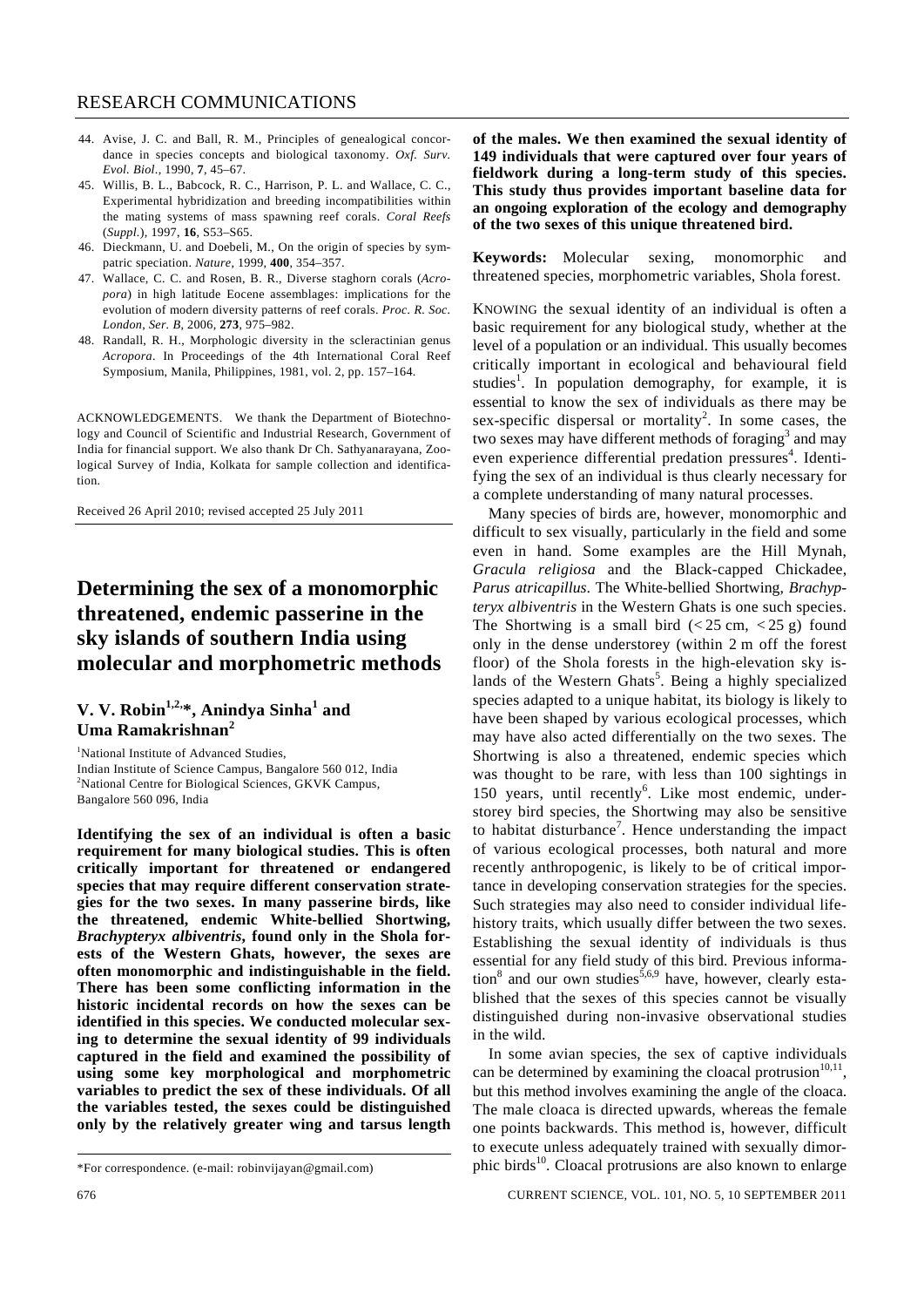and show differences only during the breeding season. Additionally, female passerine birds lose feathers on their abdomens forming a brood patch in the breeding season just before the onset of egg-laying. This patch, characterized by thickened skin with increased venation for more efficient thermoregulation<sup>10</sup>, can be used to sex individuals. Both these sexing methods can be utilized for Shortwings, but only seasonally and when the bird can be closely examined in hand.

 Sexual dimorphism and variation in morphological characters occur as a distinguishing feature in many species of birds<sup>12</sup>. Ali and Ripley<sup>8</sup> reported the sexes of the White-bellied Shortwing to be identical except in wing length, which was believed to be larger for males (78– 83 mm) than the females (73–78 mm). More recently, Rasmussen and Anderton $13$  suggested that males have a longer tail length (68–72 mm) than the females (63– 68 mm), but surprisingly did not comment on the wing length of the sexes. They also reported a sexual dimorphism in eye colour, with the males exhibiting darker iris colour than the females. There does not, therefore, appear to be any consensus on which morphological features could ideally be used to differentiate the sexes in the Shortwing. One of the motivations for this study was to determine which morphological parameters could best be used to identify the sexes in this species.

 In birds, males are homogametic (ZZ) and females heterogametic (ZW); this difference in the chromosome complement has been traditionally used for avian sex determination $14$ . More recently, however, molecular methods that exploit the presence of unique W-specific DNA sequences in females have replaced the more traditional chromosomal techniques<sup>14</sup>. Male passerines, for example, have two similar copies of a *CHD1* gene (*CHD1*-Z, Z-linked), whereas females in addition to a single copy of this gene, have one copy of a differentsized allele of the same gene *CHD1*-W, W chromosomelinked<sup>15,16</sup>. This difference has now been used to sex individuals from across different families of birds $14,17$ .

 The principal objectives of our study were, thus to (a) determine the sex of White-bellied Shortwing individuals using standard molecular markers, (b) determine the morphometric characters that could be used to differentiate the sexes in this species, and (c) evaluate which of these techniques can provide us an accurate and convenient method to sex this endemic, threatened bird.

 The study was conducted in the montane evergreen Shola forests<sup>18</sup> in the Western Ghats, at elevations ranging from 1400 to 2400 m amsl. The topography is undulating, with patches of forests and grasslands. These forests, with an annual rainfall of about 406 cm, are perhaps one of the wettest regions on earth<sup>19</sup>.

 The study was conducted in the Grasshills National Park, Periyar Tiger Reserve, Peppara Wildlife Sanctuary, Kodaikanal Reserve Forests, Ooty and Baba Budan Hills in the Western Ghats between 2004 and 2008. Birds were captured using mist-nets placed on natural trails in the forest. These nets, of dimension  $12 \text{ m} \times 2 \text{ m}$ , were placed at a density of ten nets per hectare in each plot. The nets were kept 'open' to capture birds from the break of dawn (0550–0600 h) for 5 h each sampling day. Each net was visited at least every 30 min in a cyclic manner such that birds do not stay in it for long. Birds were transferred from the net to individual, dark-coloured cotton bags till they were tagged with numbered metal bands. A total of 149 birds were captured during the study.

 For every individual captured, bill length and tarsus length were measured with a digital vernier calliper (Series 500, Mitutoyo Corp., USA); flattened chord wing length and tail length with a wing rule (WING15ECON, Avinet Inc., USA), and body mass with weighing scales (30, 100 and 600 g, Pesola AG, USA) $^{10,11}$ . The brood patch was scored as present or absent, and the cloacal protrusion classified as that of male or female, whenever possible, following Ralph<sup>11</sup> and De Beer *et al.*<sup>10</sup>.

 For 33 individuals captured, blood samples were collected following Sutherland *et al.*20. About 10–20 μl blood was taken from the ulnar vein using a heparanized microhaematocrit capillary tube and stored in blood lysis buffer at room temperature in the field and later at –20°C in the laboratory. For 66 individuals, feather samples were collected in separate covers.

 We used standard primers P2/P8 (ref. 17) to amplify and examine the length variation of the *CHD* gene to determine the sex of 99 different individuals. DNA was extracted using a DNeasy tissue kit (Qiagen, Germany) following the manufacturer's protocols, except that for the feather samples, 20 μl of 10 mg/ml DTT (dithiothreitol) was added to the lysis buffer to aid the breakdown of the feather shaft<sup>21,22</sup>. All the PCR reactions were carried out with  $1 \times Tag$  buffer B, 2 mM MgCl<sub>2</sub>, 1.5 U *Taq* DNA polymerase (Bangalore Genei, India), 0.25 mM dNTP mix (Eppendorf, Germany), 0.2 μM of each primer (Sigma–Aldrich Chemicals, India), and about 1–1.5 μl of DNA extract. We conducted a standard 35-cycle PCR with the primers P2/P8 (ref. 17) to amplify the target regions with a denaturation of 30 s at 93–95°C and annealing for 30 s at 52.5°C. All PCR products were checked visually by running 2 μl of the product in 3% agarose gels (Bangalore Genei). We classified all individuals that showed two bands as females and a single band as a male.

 The positive results of molecular sexing of feather samples from the 61 individuals were used with morphometric measurements to conduct a discriminant function analysis $^{23}$  in order to create a model, if possible, that would explain the relationship between sexual identity and the morphometric variables that were recorded. We used the stepwise procedure to include independent variables in the discriminant model, based on their contribution to the model. At each step, the predictor with the largest '*F* to enter' value that exceeded the entry criteria (default 3.84) was added to the model. The individuals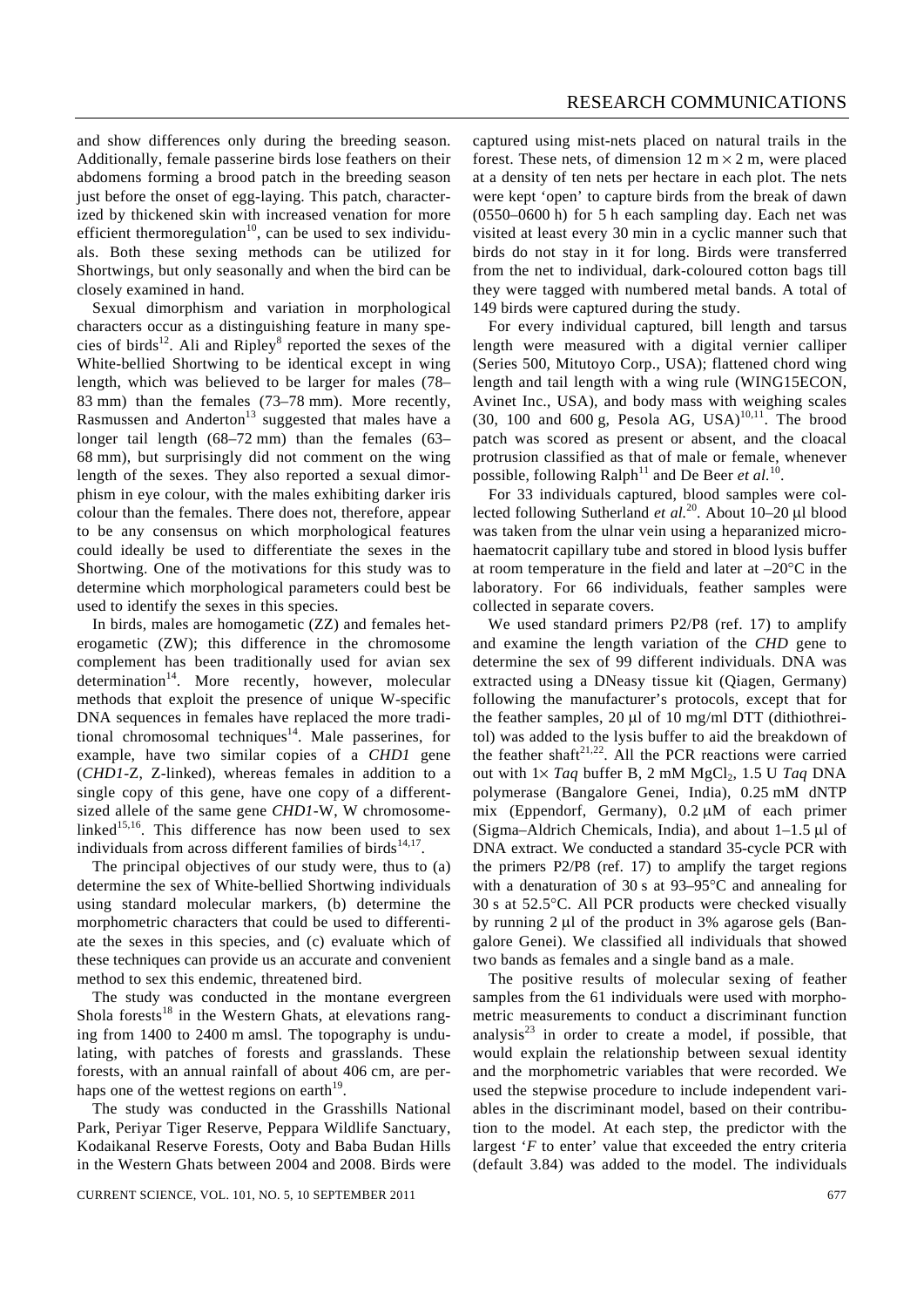## RESEARCH COMMUNICATIONS

that had some morphometric data missing were classified as 'unsexed'. All analyses were conducted using JMP SAS (ref. 24) and SPSS (ref. 25)

 Of the 149 Shortwings that we captured, we collected blood samples from 33 individuals and feather samples from 66 individuals. We were able to sex all the 33 former individuals, and 61 of the 66 latter individuals using molecular techniques. The five individuals that could not be sexed had feather samples that were over two years old. Morphometric data were collected from 116 individuals that belonged to a single population from the Grasshills National Park.

 The discriminant function was able to group 84.48% of the individuals to the correct sex. All the variance could be explained by a single discriminant function (eigenvalue  $= 1.02$ , canonical correlation  $= 0.711$ , Wilks' lambda =  $0.494$ ), which contributed significantly to the model that effectively segregated the sexes, than to a random model ( $\chi^2$  = 36.63, df = 2, P = 0.000; Figure 1). The discriminant model increased our ability to predict the sex of an individual by 52% and was marginally better at discriminating males (86.5%) than females (81%).

 Wing length and tarsus length were the two most important variables in determining the sex of the Whitebellied Shortwing. In the stepwise procedure of the discriminant analysis, these two variables entered the model and were used for the analysis. All the other variables had lower '*F* to enter values', indicating that the addition of these variables would not have added significantly to the discriminating capability of the model (Figure 1). The structure matrix that examined the correlation of each predictor with the discriminant function, but remained unaffected by collinearity, also revealed the relative importance of different variables (Table 1). This analysis too showed that wing length and tarsus length were indeed the most discriminating variables while body weight, bill length and tail length were of less importance, thus justifying their exclusion in this analysis. The highest '*F* to remove' value for any variable in the model was for wing length (28.077), indicating a relatively higher contribution of this variable to the model.

 The standardized canonical discriminant function coefficient allows us to compare variables measured at different scales; it showed that wing length (0.833) was correlated more to the function than was tarsus length (0.526). Males and females were significantly different in their wing length (ANOVA,  $F_{1,111} = 114.39$ ,  $P < 0.0001$ ; Figure 2) and in their tarsus length (ANOVA,  $F_{1,111} =$ 36.91, *P* < 0.0001).

 Of the 116 Shortwings captured at Grasshills, we were able to sex only seven (6%) of the individuals using cloacal protrusion. We did not attempt to sex the birds using this method when the cloaca were not enlarged. Of the seven individuals, sexing information from molecular and morphometric analysis was available for only five, thus successfully confirming their sexual identity.

**Table 1.** Pooled within-group correlations between discriminating morphometric variables and standardized canonical discriminant functions (structure matrix)

| Variable measured | Correlation with<br>discriminant function |  |
|-------------------|-------------------------------------------|--|
| Wing length       | 0.851                                     |  |
| Tarsus length     | 0.554                                     |  |
| Weight*           | 0.409                                     |  |
| Bill length*      | 0.401                                     |  |
| Tail length*      | 0.185                                     |  |

Variables have been ordered by absolute size of correlation within the function. \*Variables not used in this analysis.



Figure 1. Discriminant function plot of male and female Shortwing's based on morphometric variables.



**Figure 2.** Difference in wing length between male and female Shortwings.

 The brood patch was present in only seven (6%) of all the Shortwing individuals captured. Molecular methods confirmed three of these individuals to be females. Application of the morphometric model, however, showed two others of these seven individuals to be males;